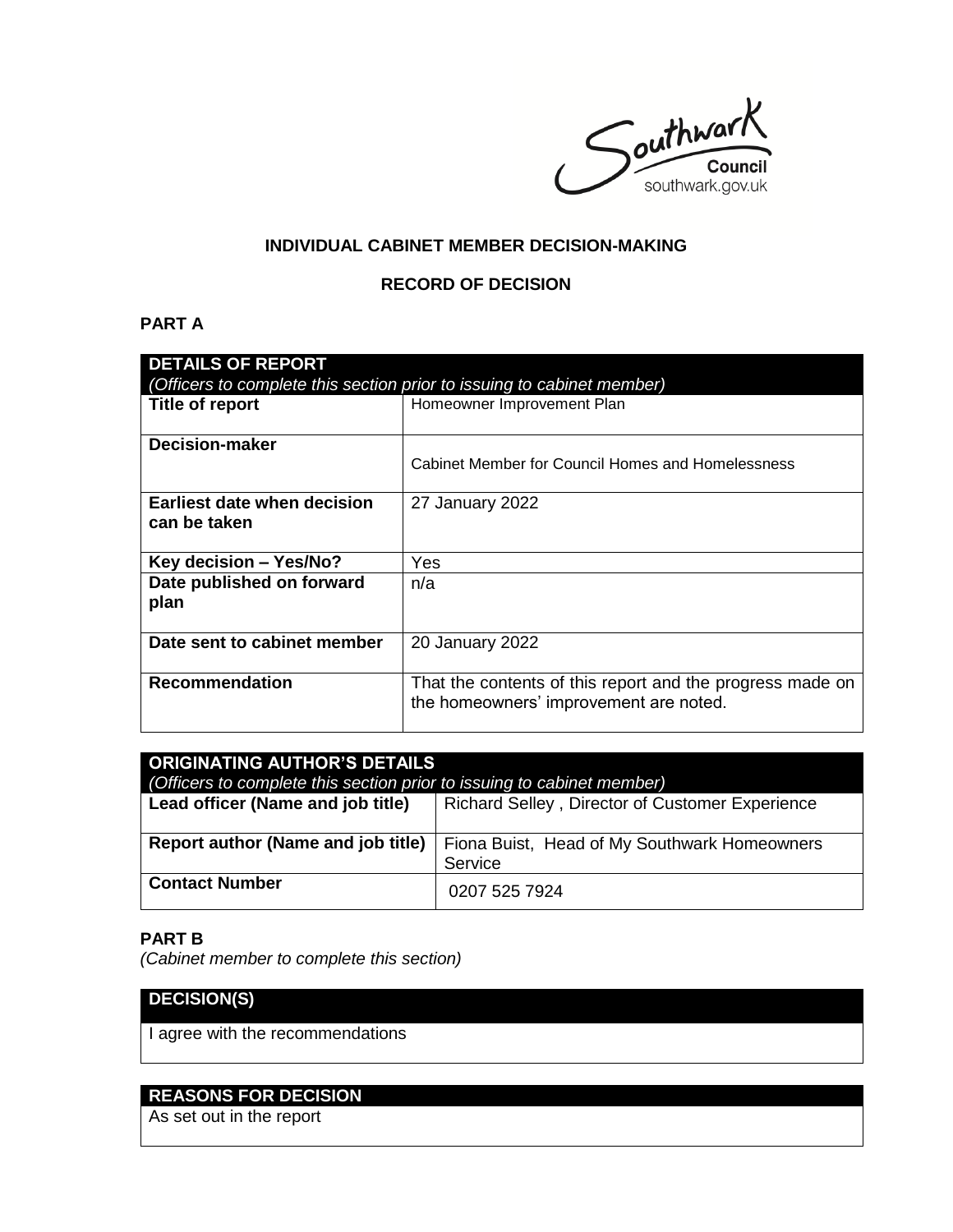# **ALTERNATIVE OPTIONS CONSIDERED**

As set out in the report

# **REPRESENTATIONS RECEIVED**

N/A

### **ADDITIONAL ADVICE RECEIVED**

N/A

### **ANY INTERESTS DECLARED**

*Note: If the decision-maker has a disclosable pecuniary interest in the matter the report must be referred to the full cabinet for decision.*

*Where a cabinet member may discharge a function alone and becomes aware of a disclosable pecuniary interest in a matter being dealt with or to be dealt with by her/him, the*  cabinet member must notify the monitoring officer of the interest within 28 days and must not *take any steps or further steps in the matter.*

*If a member is unsure as to whether an interest is a disclosable pecuniary interest they should contact the governance team for advice.*

#### **DECLARATION**

I approve/reject the recommendations set out in the report.<sup>\*</sup>

*or*

I approved an alternative course of action set out in Part B.\*

*or*

I have referred this matter to the Full Cabinet for decision.\*

(\* - Please delete as appropriate)

Î

Signed **Dated 27/01/2022** 

Cabinet Member